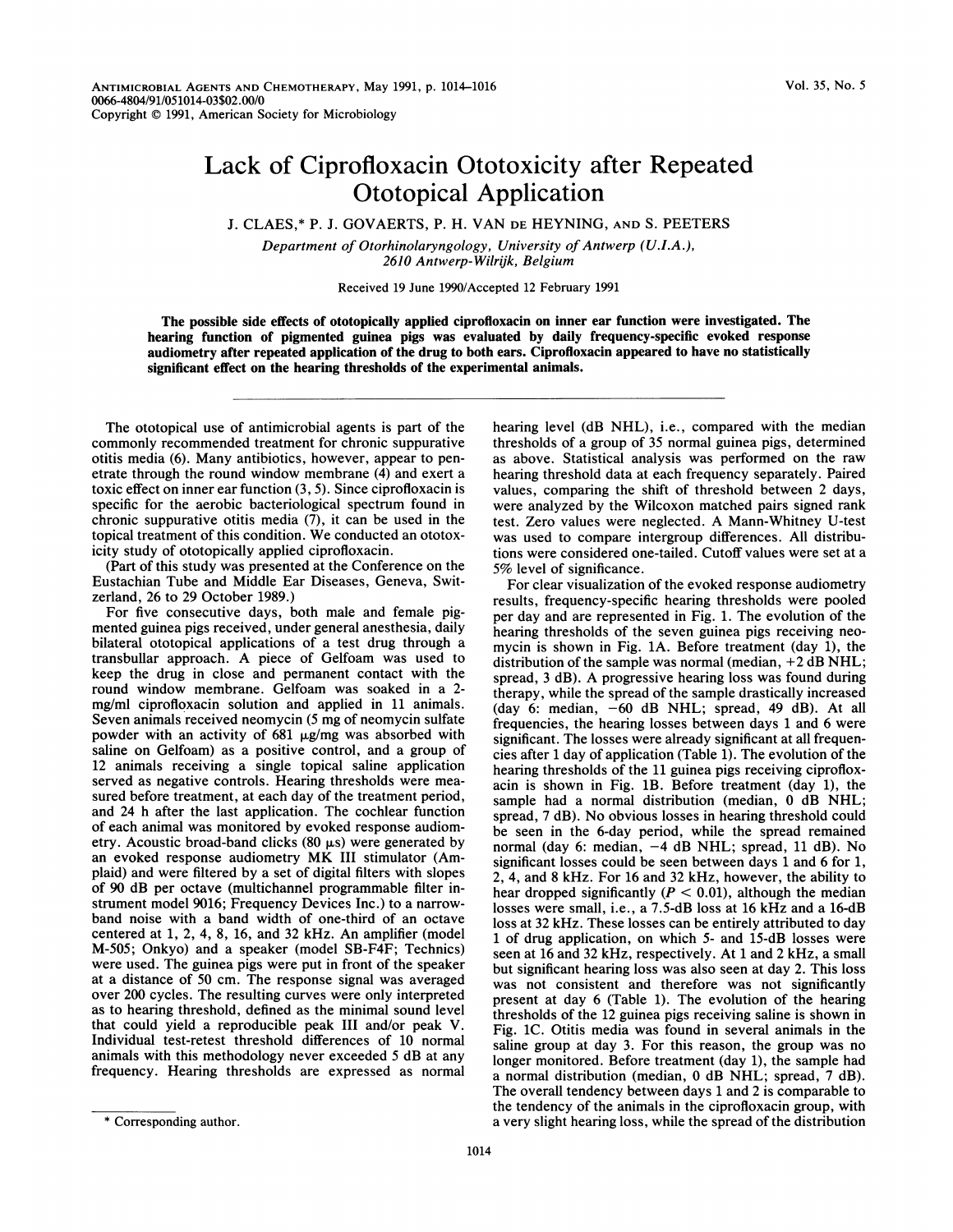

FIG. 1. Evolution of the hearing thresholds in the different groups, expressed as the five box plot parameters (central position is represented by the median, dispersion by the interval of the fourths, extremes by the whiskers) of the pooled hearing thresholds at all frequencies. (A) Neomycin group, showing a progressive hearing loss and an increasing spread of the sample. (B) Ciprofloxacin group, showing no hearing loss. The outlying values at days 5 and 6 come from one animal that presented technical problems at day 4. Its data were not excluded from statistical analysis. (C) Saline group, which was only observed for 2 days.

remained small. At 1, 4, and 8 kHz, no statistically significant hearing losses were seen. On the other hand, significant hearing losses of 5, 3, and 15 dB occurred at 2, 16, and 32 kHz, respectively (Table 1). Comparing the hearing losses at 2, 16, and 32 kHz between days <sup>1</sup> and 2, the Mann-Whitney U-test could not reveal a difference between the saline group and the ciprofloxacin group. The differences at all frequencies were significant in the neomycin group compared with the saline group (Table 1).

Detection of high-frequency hearing loss is considered to be an early indication of ototoxicity of systemically administered drugs (1). This is even more true for ototoxicity of ototopical preparations (3). Intratympanically applied molecules can diffuse through the round window membrane and exert their toxic effect primarily to the basal coil of the cochlea (4). The dose of neomycin that was applied ototopically in this study was probably too high to induce a selective high-frequency hearing loss. Indeed, Harada et al. (2) demonstrated morphological changes in the guinea pig cochlea as early as 4 h after topical application of neomycin in the round window niche.

Topical application of <sup>2</sup> mg of ciprofloxacin per ml on the

TABLE 1. Differences in the median hearing thresholds (decibels) between days <sup>1</sup> and 2, days 2 and 6, and days <sup>1</sup> and 6

| of the neomycin $(N)$ , ciprofloxacin $(C)$ , and saline $(S)$ groups |                               |                             |                               |                     |           |         |
|-----------------------------------------------------------------------|-------------------------------|-----------------------------|-------------------------------|---------------------|-----------|---------|
| Frequency<br>(Hz)                                                     | Day                           | N<br>$(n = 7)^{a}$          | $\mathbf C$<br>$(n = 11)^{a}$ | S<br>$(n = 12)^{a}$ | $N - S^b$ | $C-S^b$ |
| 1,000                                                                 | $1 - 2$<br>$2 - 6$<br>$1 - 6$ | $-20*$<br>$-19$<br>$-39*$   | $-5*$<br>$+2.5$<br>$-2.5$     | $^{-1}$             | $-20*$    | $-5*$   |
| 2,000                                                                 | $1 - 2$<br>$2 - 6$<br>$1 - 6$ | $-26*$<br>$-20$<br>$-46*$   | $-7*$<br>$\bf{0}$<br>$-7$     | $-5*$               | $-25*$    | $-5$    |
| 4,000                                                                 | $1 - 2$<br>$2 - 6$<br>$1 - 6$ | $-15*$<br>$-40$<br>$-55*$   | $\bf{0}$<br>$-7$<br>$-7$      | 0                   | $-10*$    | $-5$    |
| 8,000                                                                 | $1 - 2$<br>$2 - 6$<br>$1 - 6$ | $-5*$<br>$-40$<br>$-45*$    | $-3$<br>$+5.5$<br>$+2.5$      | $+0.5$              | $-8*$     | 0       |
| 16,000                                                                | $1 - 2$<br>$2 - 6$<br>1–6     | $-25*$<br>$-30*$<br>$-55*$  | $-5*$<br>$-2.5$<br>$-7.5*$    | $-3*$               | $-17.5*$  | $-2.5$  |
| 32,000                                                                | $1 - 2$<br>$2 - 6$<br>$1 - 6$ | $-50*$<br>$(-10)$<br>$-60*$ | $-15*$<br>$-1$<br>$-16*$      | $-15*$              | $-35*$    | 0       |

<sup>a</sup> An asterisk (\*) indicates statistically significant losses ( $P < 0.05$ ) after Wilcoxon testing. Values are in parentheses if too few data were available to perform statistics.

 $<sup>b</sup>$  Differences in the median hearing losses between neomycin and saline</sup> groups  $(N - S)$  or between ciprofloxacin and saline groups  $(C - S)$  between days <sup>1</sup> and <sup>2</sup> were analyzed by the Mann-Whitney U-test. An asterisk (\*) indicates that these values (blank subtracted) are statistically significant ( $P <$ 0.05).

round window membrane for 5 days did not yield any significant hearing loss at 1, 2, 4, or 8 kHz. At 16 and 32 kHz, however, a significant loss was found. The losses were small and were present after the first application. No further deterioration occurred afterward, which is an argument against the losses being the result of a toxic effect of the drug. The saline group, acting as negative controls for the first 2 days in the study, showed the same hearing losses at <sup>16</sup> and <sup>32</sup> kHz, both statistically significant. We therefore assume that these hearing losses are merely the result of the technique as such. The significant losses at 2 kHz that were only seen at day 2 in both groups are probably also related to the technique of application.

We concluded that no statistically significant hearing loss, monitored as described above, can be demonstrated after repeated topical application of ciprofloxacin on the guinea pig round window.

## **REFERENCES**

- 1. Govaerts, P. J., J. Claes, P. H. Van De Heyning, P. G. Jorens, J. Marquet, and M. E. Debroe. 1990. Aminoglycoside-induced ototoxicity. Toxicol. Lett. 52:227-251.
- 2. Harada, T., M. Iwamori, Y. Nageri, and Y. Nomura. 1986. Ototoxicity of neomycin and its penetration through the round window membrane into the perilymph. Ann. Otol. Rhinol. Laryngol. 95:404-408.
- 3. Morizono, T., L. P. Rybak, and M. A. Sikora. 1981. Otitis media: ototoxicity of ear drops, p. 9-14. In Clinical problems in otitis media and innovations in surgical otology.
- 4. Nomura, Y. 1984. Otological significance of the round window.